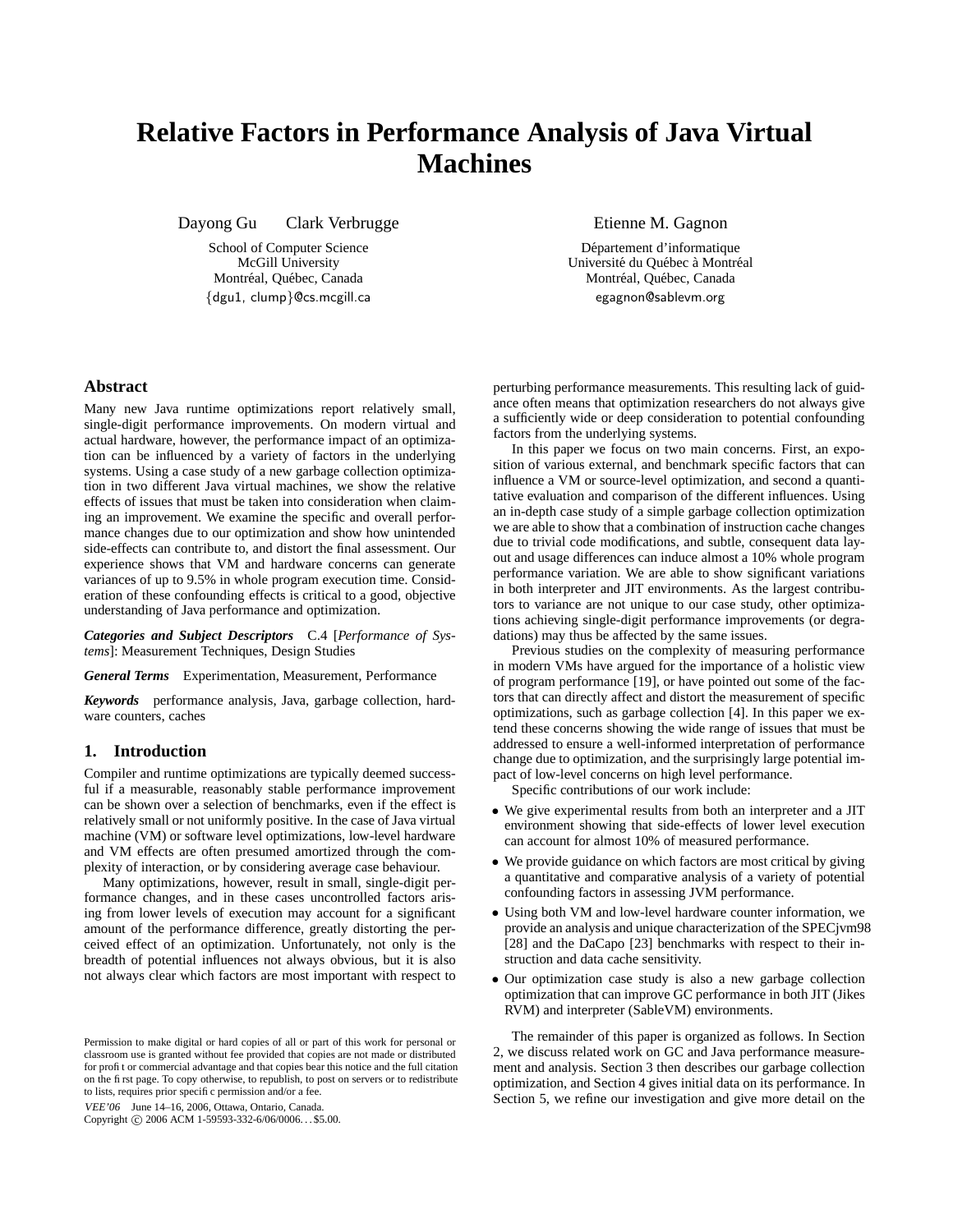impact of various performance influences. Section 6 provides directions for future work in this area and presents our conclusions.

# **2. Related work**

Measuring the performance and understanding the behaviour of Java programs is challenging. Many factors, from program characteristics, VM techniques and implementations, and OS strategies, to hardware platform performance, can affect the final measured performance. B. Dufour *et al.* provides a set of concise and precisely defined dynamic metrics for Java programs [10]. At a lower level, L. Eeckhout *et al.* [11] analyze the interaction between Java virtual machine and microarchitectural platform factors by using principal component analysis to reduce the data dimensionality. M. Hauswirth *et al.* suggest an approach named *vertical profiling* [19] to understand how Java programs interact with the underlying abstraction levels, from application, virtual machine, and OS, to hardware. To understand the behaviour of a particular program execution, they first obtain profiling data from different levels, then visualize the data and discover the correlations between the anomalous performance and the profiling data visually or using statistical metrics. Our examination here is in the same spirit of a multi-levelled view of performance, though focusing on the variance due to optimizations rather than for program development.

Our investigations are motivated through a case study of a garbage collection (GC) optimization. GC has been a target of optimization for decades, and from a variety of directions. Ungar's *generational scavenging* [32] technique and more recent works on *Age-based* GC [30] *Older-first* GC [29] and *Beltway GC* [5], for instance, all aim to improve performance by adjusting collection time according to object lifetimes. Alternatively, live objects can be aggregated into regions in the heap based on a selection of object attributes. This either aims to improve data locality in the program [20, 17], or to reduce the memory access overhead of the collector [24]. Optimizations on data prefetching and lazy sweeping [8, 6] aim to improve data cache performance. Our approach tries to reduce the GC workload, although the implementation design is also helpful in reducing data cache misses.

Some other works specifically study GC performance. S. Blackburn *et al.* [4] discuss performance *myths* of canonical GC algorithms on widely used Java benchmarks. They compare the performance of classic GC and memory allocation algorithms in different configurations and environments. The impact of special implementation factors, such as "write barriers" and the size of nursery space of generational collectors, on mutator and GC performance are carefully studied. In this paper we extend their results to a further range of factors and influences, particularly unintended cache effects. The large impact of instruction cache changes has been noticed in other contexts as well [18], although our treatment is more in depth.

In order to fully analyze our benchmarks we have correlated instruction cache, data cache, and other low level events with program behaviour. Similar analyses have been done for C benchmarks [22, 9], and recently for Jikes as well [26]. Our data is gathered using the *hardware performance counters* found in modern processors, and used in numerous low-level performance studies [2, 33, 25, 16, 31]. In our case we used the PCL [3] and PAPI [7] libraries for this low-level access.

# **3. Case study: GC optimization**

In this section we briefly describe a simple GC optimization and its implementation in both SableVM and Jikes RVM. We will use this example optimization to show the number and subtlety of factors that need to be considered when examining performance results, as well as give concrete evidence of their relative impact.

Our optimization case study is based on a simple and general improvement to *tracing* garbage collectors. Tracing GCs are found in most Java virtual machines.

Starting from a set of root references (static variables, stack references), a tracing GC visits each *reachable* object seeking references to other reachable objects. Once the live set is determined the memory storage of non-reachable objects is reclaimed. Gagnon and Hendren proposed a *bi-directional* object layout [14] aiming to improve the performance of GC tracing, and here we present a *reference section* tracing strategy that attempts to validate and improve that work.

#### **3.1 Bi-directional layout and reference section scanning**

Bi-directional layout is an alternative way of physically representing objects in memory. Traditionally, all the fields of an object are located after the object header. The left graph in Figure 1 shows the traditional layout of an object of type **C** extending type **B** extending type **A**. The right graph in Figure 1 shows the bi-directional layout of the same object. The basic idea of bi-directional layout is to relocate reference fields before the object header and group them together in a contiguous section; we denote these sections as *reference section*s. The main advantage of the bi-directional layout is the simplicity of locating all references in an object during GC. References are contiguous, and only a single count of reference section size must be stored (usually in the object header). There is no need to access a table of offsets in the object's type information block to identify references, as must be done with the traditional layout.



**Figure 1.** An instance of type **C** extending type **B** extending type **A** in both traditional and bi-directional object layouts

Based on the bi-directional layout, we developed a new reference section based (RS) scanning strategy to further reduce the required work for tracing from *per object* to *per reference section*: When a new reachable object is found, the location of its reference section (if it does have one) is stored in a work list. The collector then uses this work list, which only contains relevant information, to copy or mark referents.

Compared to normal bi-directional layout tracing, our solution has the following advantages:

• The collector skips tracing of all reachable objects that have no references.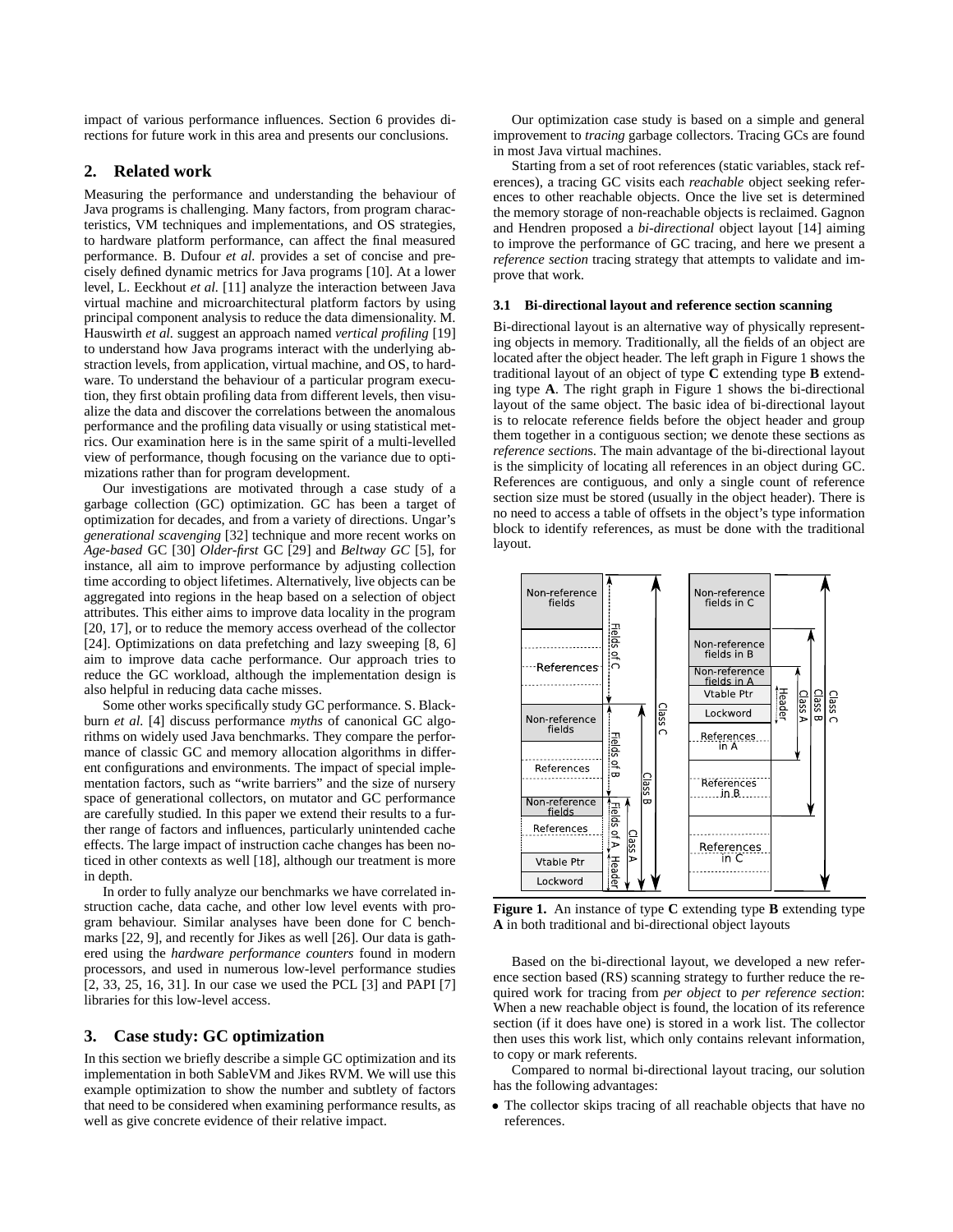- The compactness of the work list may help improve cache locality while GC is in progress.
- In copying collectors, using a work list allows for depth-first tracing instead of default breadth-first tracing. This usually leads to better cache locality [21].

#### **3.2 Implementing RS scanning**

We have implemented RS scanning in both SableVM[12] and Jikes RVM[1]. Here we give a brief overview; more implementation details can be found in [15].

# **SableVM**

SableVM has a semi-space copying GC which uses a two-pointer scanning algorithm [21]. The *scan pointer* is used to trace references in copied objects, while the *free pointer* tracks the location of unallocated memory in the target semi-space.

In our RS scanning implementation, the location of reference sections is saved in 512-entry blocks organized in a work list. We use the higher address end of the *to-space* to store these blocks, and unused blocks are maintained in a free list, ready to be reused. Compared to the total size of the heap, the space required for this work list is very small. For SPECjvm98 [28] benchmarks, we needed at most five blocks (in *javac*), or 20K at the end of the *tospace* (and another 1K for headers) to perform GC on a two 16M semi-space heap.

Since our RS scanning strategy can reduce GC workload and improve data cache locality, we expect a significant GC performance improvement in SableVM.

## **Jikes RVM**

We also implemented the bi-directional layout and the RS scanning strategy in Jikes RVM version 2.3.4 by modifying both the RVM and the Memory Management Toolkit (MMTk). Modifications to the RVM are straightforward. We modified the object model component and the routines that compute the offset of fields. In the type information block, we replaced the array storing the offset of references with a single integer indicating the number of the references. We also moved the hash code from before the object header to the end of the object in order to avoid changing the location of references when the object is hashed.

Our GC work integrates with Jikes through the MMTk. In our current RS scanning implementation we largely reuse existing MMTk routines—this is not always optimal for pure reference section scanning, but is sufficient for an initial implementation.

As Jikes RVM already used work lists for tracing, we do not expect as much improvement in Jikes RVM as in SableVM.

## **4. Initial experimental results**

To examine the effect of using the bi-directional layout and the RS scanning strategy, we collected performance data on the SPECjvm98 benchmarks [28] run with input size "s100" and on five benchmarks, *antlr, bloat, fop, pms,* and *ps* of the DaCapo suite [23] using the default input size. We excluded *mpegaudio* from the SPEC benchmarks as it needs no garbage collection in SableVM's default heap settings. We excluded the *batik, chart, jython* and *xalan* DaCapo benchmarks as they either required unsupported graphical bindings or had reflection issues unsupported in the version of SableVM used for testing. We also excluded *hsqldb* as its execution time is mostly dependent on the thread scheduler of the underlying operating system. Experiments were run under the debian Linux operating system on an Athlon 1.4G workstation with 1G memory, with some earlier results from a Pentium III 733MHz workstation with 512M memory. Both environments were isolated and minimized for testing, and each benchmark data points represent the average of the medium 3 values in 5 runs.

#### **4.1 SableVM results**

SableVM uses a simple semi-space copying GC. Yet, it delivers good GC performance due to the implementation of a number of efficient memory access techniques and an efficient algorithm for computing and retrieving GC maps [13].

Figure 2 shows the GC speedup obtained in SableVM by using RS scanning on our benchmarks with a 32MB initialize heap. A significant speedup, 16% in average, is obtained with a maximum of about 30% improvement on *db*.



**Figure 2.** GC speedup in SableVM. Time is measured as cycles spent during GC execution. The vertical axis shows speedup, measured as:  $(\bar{Executor} Time_{Original}-ExecutionTime_{Optimize})$  $Execution Time_{Original}$ 

We also measured the impact of RS whole program execution time, shown in figure 3. Although, the overall performance speedup is still positive in general, we notice an anomalous performance decline in some benchmarks, most obviously *raytrace*. Equally surprising are the  $> 2\%$  performance improvements shown by *compress* and *db*. GC usually takes less than 1% of execution time in the SableVM interpreter environment, and so this indicates a significant, unintentional impact on the mutator.



**Figure 3.** Whole program execution speedup in SableVM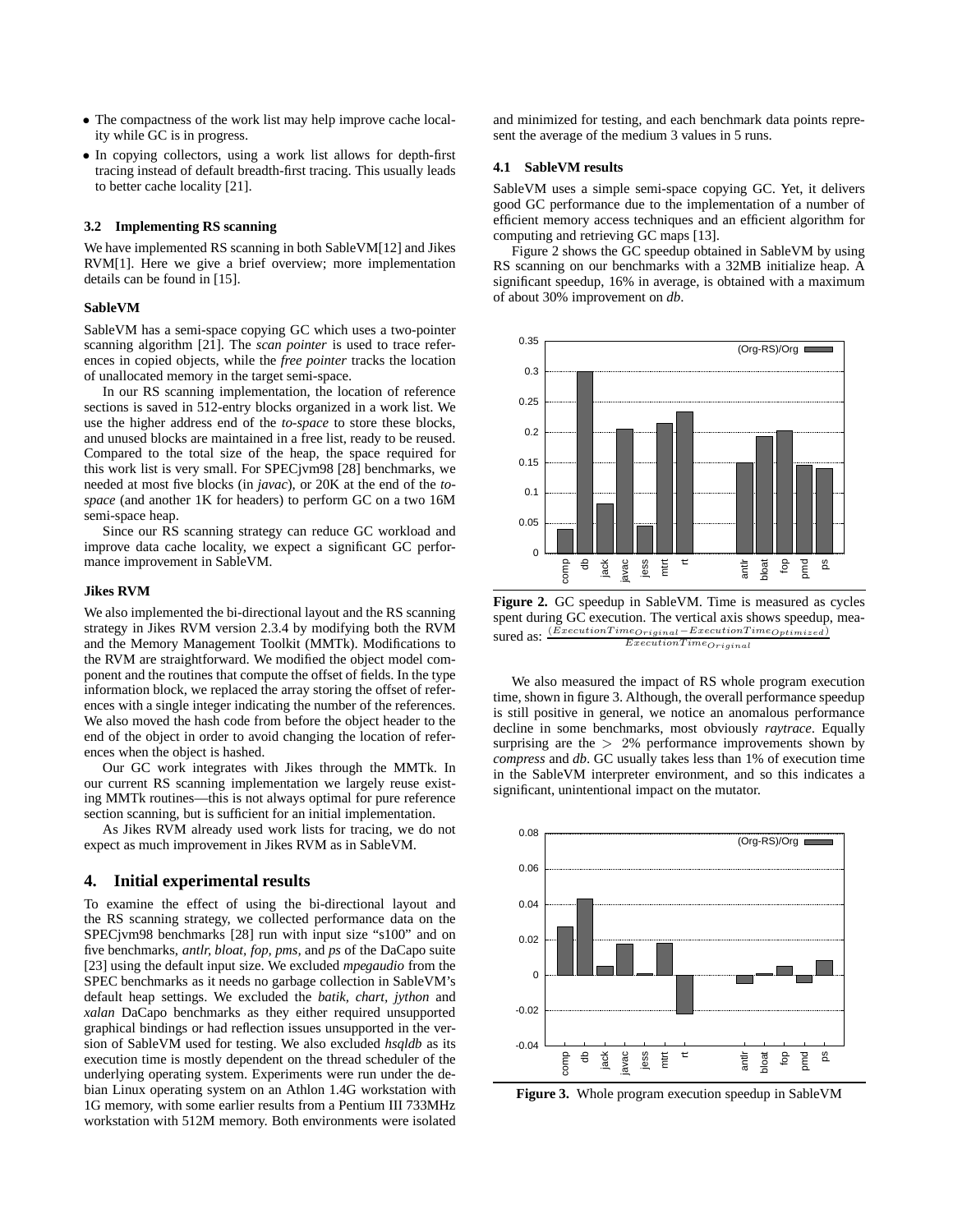

**Figure 4.** SS GC speedup in Jikes RVM



**Figure 5.** GenMS GC speedup in Jikes RVM

# **4.2 Jikes RVM results**

We tested the RS scanning strategy in two types of GC in Jikes RVM: SemiSpace (SS) copying (basebaseSemispace configuration) and Generational-copying-Marksweep (GenMS) hybrid GC (basebaseGenMS configuration). We chose these two because they are representative GC configurations. The former is the classic tracing GC which can give better performance for some benchmarks when the heap size is large enough [27]. The latter is the best choice for most benchmarks in most heap configurations of Jikes RVM.

We show the GC performance speedup for both collectors in Figures 4 and 5, and the results for whole program execution in Figures 6 and 7. The heap size was set to 32MB when testing SPECjvm98 benchmarks, the same as SableVM's default setting. For the DaCapo benchmarks, the heap size was set to 80MB, due to the larger data workloads than SPECjvm98. Note that our results here are not overly sensitive to heap size, and testing on other reasonable heap sizes produces similar results.

For semi-space copying (SS), we obtained a stable improvement on the speed of GC for all benchmarks, similar to SableVM. At the same time we also show an overall positive performance for whole program execution time. We note that when using SS GC in Jikes RVM, GC takes a large portion of execution time (up to 40%, using SS GC and the baseline compiler). Whole program execution performance is therefore highly dependent on the collector's performance.



**Figure 6.** Whole program execution speedup when using SS GC in Jikes RVM



**Figure 7.** Whole program execution speedup when using GenMS GC in Jikes RVM

In the case of GenMS garbage collection performance results for both GC and whole program execution are less consistent. In the SPECjvm98 suite, the RS strategy still delivered overall GC improvement on most benchmarks (except *javac*), but in the DaCapo benchmarks we only see an improvement for the *antlr* benchmark. For other benchmarks GC performance is either similar to the original version or worse. Whole program execution time shows no obvious stable trend, positive or negative.

#### **4.3 Summary**

Viewed in isolation, and even overall in some cases, our RS scanning improves GC performance in both interpreter and adaptive JIT compiler environments. These results, however, are not well reflected in a general sense and anomalous measurements suggests significant variation in the performance of the mutator. A more detailed examination to determine and compare the responsible influences is the subject of the next section.

# **5. Detailed performance analysis**

To explain program performance on real platforms is tricky. Performance is affected by a variety of factors at different levels. Some factors have *system-wide* effects, such as available physical memory, fragmentation, number of simultaneously executing processes,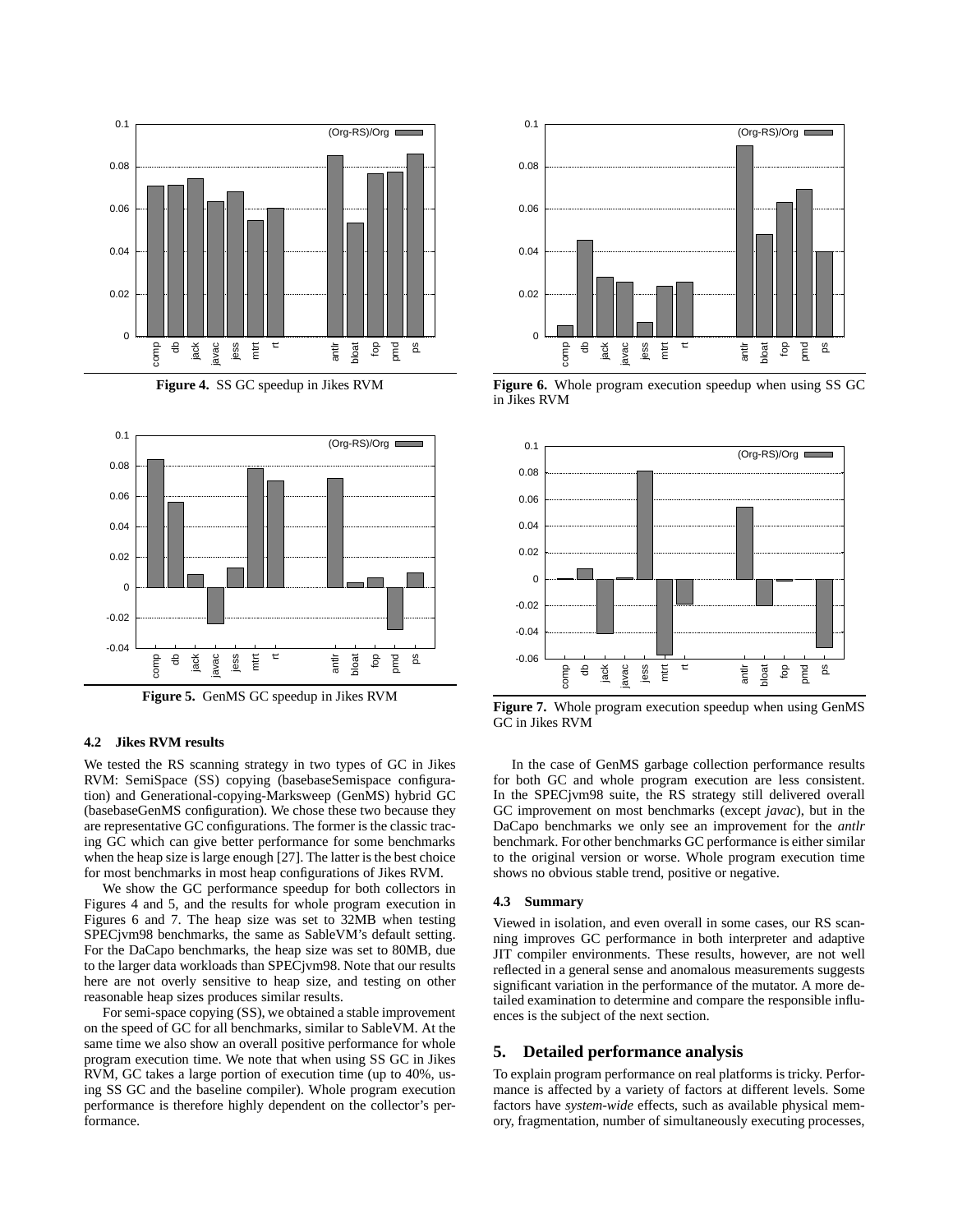network bandwidth, disk usage, etc. While it is desirable, in theory, to study the effect of system factors on performance, it is also difficult to do so—such factors are very dependent on the specific system used and the workload at measurement time. In our experiments we perform our tests on a newly restarted, isolated system with a minimal workload, so as to minimize system-wide effects.

Other *general factors* affect the performance of Java programs. These factors can be divided into two sub-categories: *code related* such as overall instruction workload, hashcode location, and code positioning, and *data related* such as heap organization, data location, and scan order. In Section 5.1, we will study these general factors.

Finally, there are additional factors which can significantly affect the performance of particular Java benchmarks. We call these *benchmark-specific factors*. The selection of GC points, for instance, as well as the high level choice of GC algorithm can affect different kinds of benchmarks in different ways. Individual programs may also show a biased affinity or disaffinity for specific hardware or software designs or components. We study these factors in Section 5.2.

To measure low-level performance variations, we integrated the PCL [3] and PAPI [7] libraries into SableVM and Jikes RVM respectively.

#### **5.1 General Factors: Code and Data Management**

#### **5.1.1 Instruction workload**

As the source code of a virtual machine is compiled, an obvious source of performance difference is in the generated code. Even *improved* source code can generate an increase in hardware workload due to code generation patterns or downstream optimizations.

We used hardware performance counter data to investigate the changes due to our implementation of RS. The final version of RS (used in our measurements) actually reduces the number of instructions executed during GC instructions for most benchmarks on both virtual machines. Furthermore, there is no noticeable difference in the executed instruction count for the mutator (variations were about 0.03% in average). In general, the RS strategy reduces the workload of GC and does not increase the workload of the mutator, and so is not a significant contributor to the performance differences.

## **5.1.2 Hash code location**

In support of the java.lang.Object.hashCode() method, many virtual machines derive object hash codes from heap addresses, and may also store calculated hashes in the object header. Use of hash code's thus can have an indirect effect on performance if the heap memory is laid out differently, and the position and value of an object's hash code is another implementation difference between our RS/bi-directional implementation and the original Jikes RVM implementation.

In practice, however, our profiling results indicate that the number of objects that actually use a hash code is quite small for these benchmarks. For example, in the SPECjvm98 benchmarks (measured on SableVM, which uses a similar lazy hash code creation approach to Jikes RVM), most objects are not hashed. Even in the *javac* benchmark, which exhibits the largest number of hashed objects, no more than 0.5% of copied objects are hashed. Measuring the precise effect of different hash values is of course quite difficult, but the limited use of hash codes in our benchmarks strongly suggests that any differences have a minimal impact.

#### **5.1.3 Code positioning**

Any change to the source code of the mutator or the collector is likely to change the precise location of parts of compiled code,

| <b>Benchmark</b> | In Mutator |      | In GC             |      |
|------------------|------------|------|-------------------|------|
|                  | Inst.      | Data | Inst.             | Data |
| compress         | 239        | 871  | 128K              | 77   |
| db               | 725        | 400  | 341K              | 152  |
| jack             | 145        | 244  | 38K               | 123  |
| javac            | 201        | 259  | $26\overline{4K}$ | 138  |
| jess             | 176        | 376  | 80K               | 146  |
| mtrt             | 534        | 312  | 264K              | 159  |
| raytrace         | 475        | 311  | 242K              | 161  |
| antlr            | 183        | 316  | 44K               | 150  |
| bloat            | 150        | 205  | 132K              | 175  |
| fop              | 203        | 269  | 200K              | 163  |
| pmd              | 196        | 191  | 124K              | 148  |
| ps               | 191        | 291  | 288K              | 200  |
| <b>Average</b>   | 285        | 337  | 179K              | 150  |

**Table 1.** Benchmark characteristics: average number of cycles between cache misses in SableVM on a Pentium III workstation.

| Benchmark | L.V.F.(%) of<br>Code Shifting | L.V.F.(%) of<br>Extra Component |
|-----------|-------------------------------|---------------------------------|
| compress  | 2.78                          | 1.24                            |
| db        | 6.09                          | 4.80                            |
| jack      | 2.04                          | 5.19                            |
| javac     | 2.00                          | 4.40                            |
| jess      | 2.69                          | 6.39                            |
| mtrt      | 3.69                          | 4.70                            |
| raytrace  | 3.21                          | 6.42                            |
| antIr     | 0.89                          | 5.75                            |
| bloat     | 1.49                          | 9.46                            |
| fop       | 1.14                          | 2.94                            |
| pmd       | 1.39                          | 3.31                            |
| ps        | 1.89                          | 1.62                            |

**Table 2.** Impact of the code shifting in SableVM and adding an extra never executed component in Jikes RVM (L.V.F. for Largest Variation Found in execution time)

possibly affecting the instruction cache success rate. Our final coderelated effect is thus a consideration of the effect of minor changes in code positioning on performance.

Table 1 shows that during GC very few instruction cache misses occur. In fact, in the GC phase the collector mostly works by iterating over a small set of instructions; it is thus unlikely for code position differences to cause any significant impact on GC performance.

On the other hand, Table 1 also shows that instruction cache misses are more frequent in the mutator. To gain additional insight on the issue, we performed two experiments.

The second column of Table 2 shows the largest performance changes we found in SPECjvm98 benchmark on a series of *code shifted* versions of SableVM. The only difference between these versions is the length of some extra useless space, varying from 0 bytes to double the size of a cache line, reserved in the string table section of the executable binary. This causes later binary executable code to be shifted, without actually changing the binary code. Surprisingly, such a trivial modification triggered significant performance differences, up to 6.09%.

As a second experiment, we changed the position of some code in Jikes RVM by hand, and we generated a set of variances. We then compiled two versions of Jikes RVM: one with and one without the *Hardware Performance Monitoring* (HPM) component. In these measurements no HPM code was executed; i.e., we simply added a piece of non-executed code to Jikes RVM. The results are shown in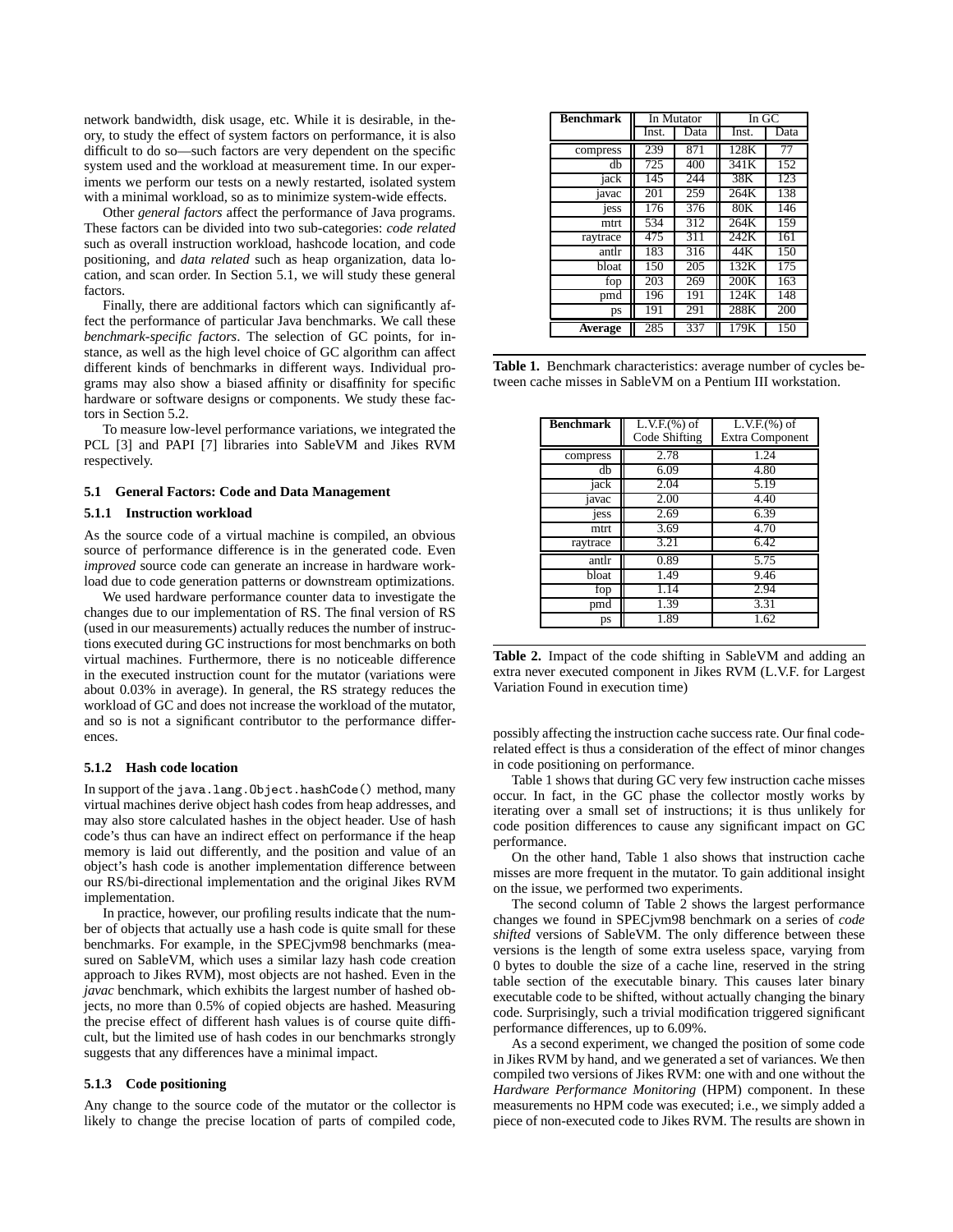the third column of Table 2. Note how the simple addition of some non-executed component to Jikes RVM can affect performance by up to 9.46%! Performance changes due to changing code position clearly have potential to be quite large relative to other "noise" effects.

#### **5.1.4 Data location factors**

Our case study optimization changes the position of fields in the object layout, and this has an obvious potential impact on the data cache. For the majority of objects with relatively few fields, however, proximity of data is maintained, and at least within the mutator these changes are expected to be both minor and amortized throughout execution.

A more subtle and important data cache effect can arise from the use of scanning GCs. In a tracing collection based system the order in which references are scanned has a direct impact on the new location of reachable objects in the heap after collection. Minor changes to scan ordering can result in a widely different distribution of objects in the heap, and can thus affect data locality in the mutator and in later collection cycles.

As the bi-directional layout changes the *natural* scan order of references, we define two scan orders:

- **Original favourite order (***OFO***):** This is the natural reference scan order in the traditional layout, where references of super classes are scanned first.
- **Bi-directional favourite order (***BFO***):** This is the natural reference scan order in the bi-directional layout, where references of super classes are scanned last (after those of subclasses).

Figure 8 shows a data cache miss comparison between BFO and OFO RS implementations in Jikes RVM. Switching the scan order leads to a new heap layout that changes data locality in the mutator. However, there is no obvious winner between the two orders. Most changes in data cache misses are lower than the variance in the execution time. Table 1 shows the average number of cycles between two consecutive L1 data or instruction cache misses. Given the low data cache miss density in the mutator part, it is safe to assert that data locality changes due to scan order are not the key issue for the performance anomalies observed in Section 4.



**Figure 8.** The effect of scan order on data cache performance in Jikes RVM

## **5.2 Benchmark specific factors**

It is also the case that individual benchmarks may have properties that produce very different reactions to a given optimization. Below we extend our analysis to benchmark-specific factors which can also influence the performance. These properties include the relative number and distribution of reference fields (relatively unique to our particular optimization), and more generic effects such as variation in GC collection points and GC strategy, and relative cache sensitivity of the benchmarks.

#### **5.2.1 Reference field usage**

Section 3.1 presents the potential advantages of the RS strategy. By its nature, RS scanning will bring larger benefits when accessing long, contiguous reference sections. For objects with a single reference, however, the cost of RS scanning is greater than the cost of normal scanning. The number of reference fields typically found in objects can also thus influence performance, and so we measured the number of reference fields in scanned objects in SPECjvm98 benchmarks.

We found that *db, mtrt* and *raytrace* have more than 40% objects with no reference at all. These objects are skipped by the RS strategy, leading to a significant improvement in GC speed over the original SableVM implementation. A relatively large number of single-reference objects are found in *jack* and especially *jess* (43.4%), for which our RS strategy brings less improvement. The behaviour of *compress*, which has the lightest GC workload of all analyzed SPECjvm98 benchmarks, and of *javac*, which triggers four *forced* GCs, however, cannot be completely explained from the reference composition data alone. For this we need to also consider more general properties of GC behaviour.

#### **5.2.2 GC frequency and workload**

Our code and data modifications have strong potential to adjust the workload given to GC during program execution. This can have both obvious and subtle consequences. Jikes RVM's garbage collector, for instance, manages both application data and VM-specific data. Thus purely internal VM changes can be reflected in the workload experienced by applications; this may be a primary source for the anomalous behaviour of some of the DaCapo benchmarks under the GenMS GC strategy.

Our modifications to the Jikes RVM object model in the implementation of the RS strategy also causes a slight change in GC workload. In particular, the size of surviving objects after a collection for these benchmarks is slightly different (by only a few Kilobytes) between the original and the RS implementations. Given the large heap size, we would not expect any significant impact from this when using a semi-space copying collector. However, in the case of a generational collector, where most of the work is done incrementally, a small size difference can have a much larger impact; e.g., the *bloat* benchmark has 27 GCs with the RS version and 33 with the original.

As a further complication, a lower number of GCs does not necessarily mean lower total GC time. In this case, the nursery-GC that follows a full-heap GC is much longer than other nursery GCs. The RS version is actually faster in this benchmark until near the end of the execution, when after a full-heap GC, one extra longer nursery-GC is triggered, eliminating all the prior gains. The aggregate GC time of *bloat* for both original and RS versions in two heap size settings (80M and 160M) are shown in Figure 9. In both heap settings, the RS version is faster than the original version at every step. In the 80M case, RS wins over the original version consistently until the last step where an extra long nursery GC cycle is triggered. In the 160M case, RS reduces total garbage collection time by 4.4%. It is well known of course that changing heap sizes can alter GC performance results; here we see that generational approaches can make GC performance very sensitive to relatively small variations in heap usage.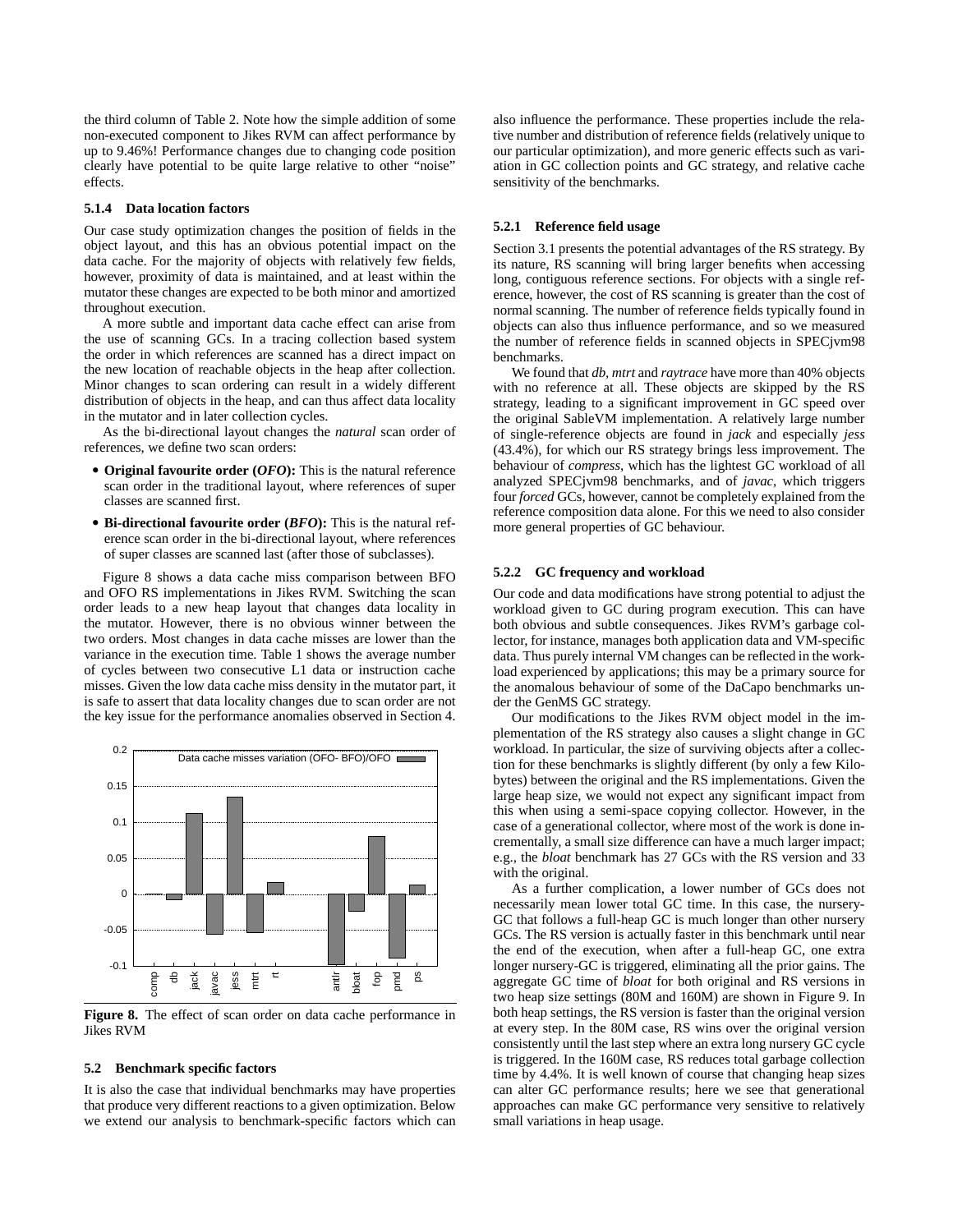

**Figure 9.** Bloat GenMS performance can be changed because of minor code and heap usage differences

## **5.2.3 GC algorithm**

A final consideration is with respect to the overall GC algorithm performed; specific benchmarks respond differently to different GC strategies. Jikes RVM's GenMS GC, for instance, treats objects differently according to their potential lifetime, and in most cases provides better performance than SemiSpace GC. Many benchmarks, such as *jack, jess* and *ps*, are suitable for generational GC, where they can operate more than 10 times faster in ordinary heap size settings. On the other hand, the performance gains are sometimes lost when operating on large heaps. In some cases, such as *db* and *pmd*, SemiSpace is actually nearly as fast or even faster than GenMS in normal heap settings. Since the performance of GC is strongly correlated with heap size, we examined how much GenMS can win over SS at different heap sizes. Figure 10 shows results for SPECjvm98 and Figure 11 shows the DaCapo benchmarks. The y-axis expresses the GC time of SemiSpace normalized to that of GenMS, and the heap size is shown as a multiple of the smallest heap size setting. Note that there is no SemiSpace GC on *compress* and *db* when the heap size is larger than 3.5X and 4X the minimum setting respectively.

Obviously the specific choice of GC strategy and heap size has a significant affect on performance. The impact on measuring optimizations is more subtle, and depends on the varying benchmark responses to these parameters. An optimization to a strategy being used in a sub-optimal situation may be more or less effective, affecting different benchmarks to different degrees.

# **5.2.4 Hardware related benchmark characteristics**

Not all benchmark characteristics of interest are most easily seen as high level considerations, and so we also use an instrumented Jikes RVM to study benchmark behaviour through a variety of hardware events. Here we briefly discuss results on L1 instruction and data cache misses for some sample benchmarks, *compress, db* and *jack*. The corresponding cache miss data is shown in Figures 12, 13 and 14 respectively, and represent data gathered at each thread context switch.



**Figure 10.** Performance comparison between SS and GenMS on SPECjvm98 benchmarks, the minimal heap size is 32M

All these benchmarks show recurrent patterns, particularly in the instruction cache miss rate. This corresponds to the various execution phases of these benchmarks. More interesting is the proportion of cache misses attributed to instruction or to data. In *compress* data cache misses dominate, whereas in *jack* instruction cache misses dominate; *db* lies between, with both kinds of misses equally important. Relative dominance of cache misses should correlate with the general sensitivity of benchmarks to instruction versus data cache effects; e.g., a benchmark with a dominant and tightly recurrent pattern of instruction cache misses likely contains a small but very "hot" section of code, and could be strongly affected by small changes in code positioning.

Figure 15 extends the idea of a cache sensitivity "bias" (I-Cache versus D-Cache) to all our benchmarks. In this graph a benchmark's position is determined by the I-Cache (x-axis) and D-Cache (y-axis) miss density. Benchmark *compress*, for instance, is quite biased toward the data cache, while a large number of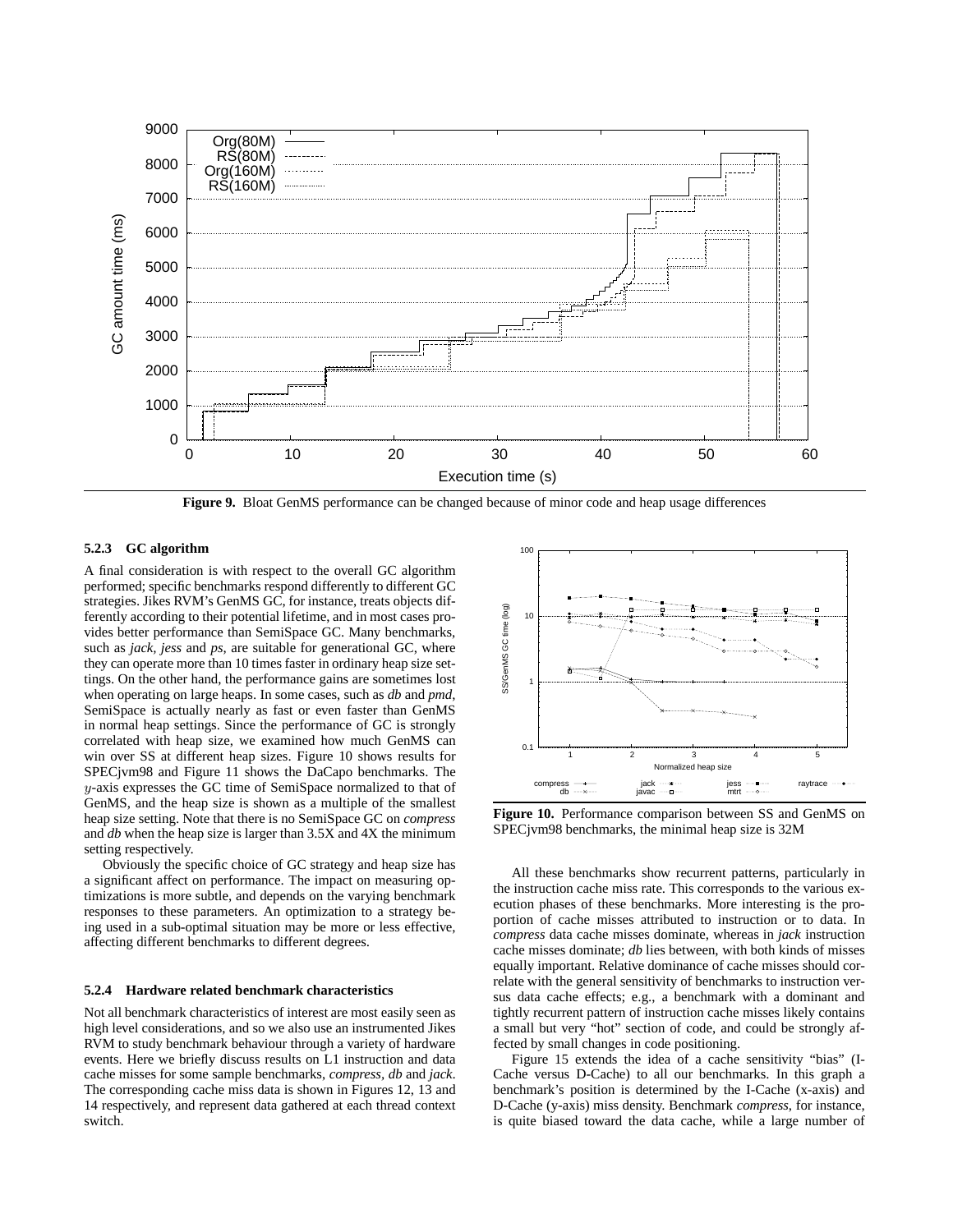

**Figure 11.** Performance comparison between SS and GenMS on DaCapo benchmarks, the minimal heap size is 40M

benchmarks, such as *antlr*, are highly biased toward the instruction cache. The performance of *db, mtrt* and *bloat* have similar relative dependencies on these two caches.

The rectangular area for each benchmark data point functions as error-bars, showing the size of one standard deviation in the variations between consecutive measurements. A box elongated in one direction represents a benchmark that has a larger variation in the corresponding hardware event, and thus a larger potential for variation due to optimizations; e.g., in *compress* data cache performance varies much more than I-Cache. The arrows associated with each point show the average of the top 10% largest cache miss variations between two consecutive sample points. A very long arrow thus means that the largest performance variation is very different from the more typical case, whereas a small arrow indicates a more uniform and stable result. The length of this arrow is thus a rough indicator of the validity of the measurement for detecting program phase transition points: a measurement that varies little will not be a good indicator of program behaviour changes.

The results in these figures are heuristic indicators only, but show that individual benchmarks may have very different properties with respect to how they respond to a particular optimization, even at a very low-level: these effects are not obviously and trivially amortized away by a long or complex execution. An optimization may be viewed quite differently given a set of benchmarks that are primarily I-Cache (resp. D-Cache) driven, and this can easily result in a spurious overall evaluation of the optimization effect.

#### **5.2.5 Summary**

The above investigations and coarse taxonomy provides a number of insights into the sources of different influences on program and optimization performance. We have attempted to be exhaustive with respect to influences related to our specific optimization case study, while demonstrating both general principles and a typical, relative weighting of factors. From the analyses in this section we can summarize that:

- The performance of Java virtual machines can be significantly affected by unintended code motion side-effects. Instruction cache effects are not typically deeply considered in modern, high level optimization studies, but even in cases where an optimization does not intentionally alter I-Cache behaviour minor code position changes can induce a misleading understanding of the optimization effect.
- Our main approach has been to isolate and measure different influences. The real performance of GC improvements, however,

is difficult to measure in hybrid systems like Jikes RVM, where internal VM-specific data is stored in the heap, easily perturbing results.

- The relation between kinds of benchmarks and design choices can be a complex source of variance, and cannot always be ignored as an amortized, unimportant cost. The reference composition of the objects, for instance, is an important factor in determining the suitability of our RS scanning strategy.
- Major VM components optimized for general cases do not give a consistent improvement across all benchmarks. Generational versus semi-space GC, for instance behaves differently depending on the specific benchmark and workload size. This situation exhibits some potential for adaptively setting the nursery size to improve performance.
- Benchmarks show a wide variation in sensitivity to code versus data cache effects. Which factor dominates for a given benchmark depends strongly on the benchmark itself. This highlights the impact of low level system design on high level performance, as well as the need to apply quantitative methods for ensuring benchmark representability.

## **6. Conclusions and future work**

Optimizations in a modern virtual machine environment clearly have the potential for complex interactions with various system aspects, high and low level. Our GC optimization case study shows the relative impact of many confounding factors, and we have given a initial, high level taxonomy for the different sources of performance variation.

Within our categorization cache effects dominate, and are a well known source of variance. Their large impact and indirect causality is, however, much less known. Other effects have less overall influence, although changes in GC points and the sensitivity of particular benchmarks to specific system or optimization designs can also have a significant impact. Our study provides a guideline for the relative weight of these issues, and an example of the widely varying factors that must be considered. Different situations, benchmarks, systems, and optimizations will of course vary in the source and actual magnitude of performance change; nevertheless, the same basic concerns will apply to most other performance optimization analyses, certainly any that affect the placement of code or data, or alter the parameters or timing of GC. Unless these factors are appropriately investigated and controlled for, conservatively, realtime performance changes of up to 10% may be attributable to external factors.

Of course a potential variance is also a potential source of optimization. At a fine grain the cache behaviour shows strong repetitive sequences, and at a coarse grain many benchmarks have a bias in their sensitivity toward instruction or data cache misses; future work on adaptive optimizations that branch on early detection of these qualities may be very applicable. Code layout optimizations that better exploit the instruction cache are also clearly necessary; the considerable performance variation we find just by moving code in a simplistic and arbitrary manner suggests significant performance improvements are still possible in the final stages of code generation and linking.

# **Acknowledgments**

This research has been supported by Le Fonds Québécois de la Recherche sur la Nature et les Technologies (FQRNT) and the Natural Sciences and Engineering Research Council of Canada (NSERC). We also would like to thank the anonymous reviewers for their insightful comments.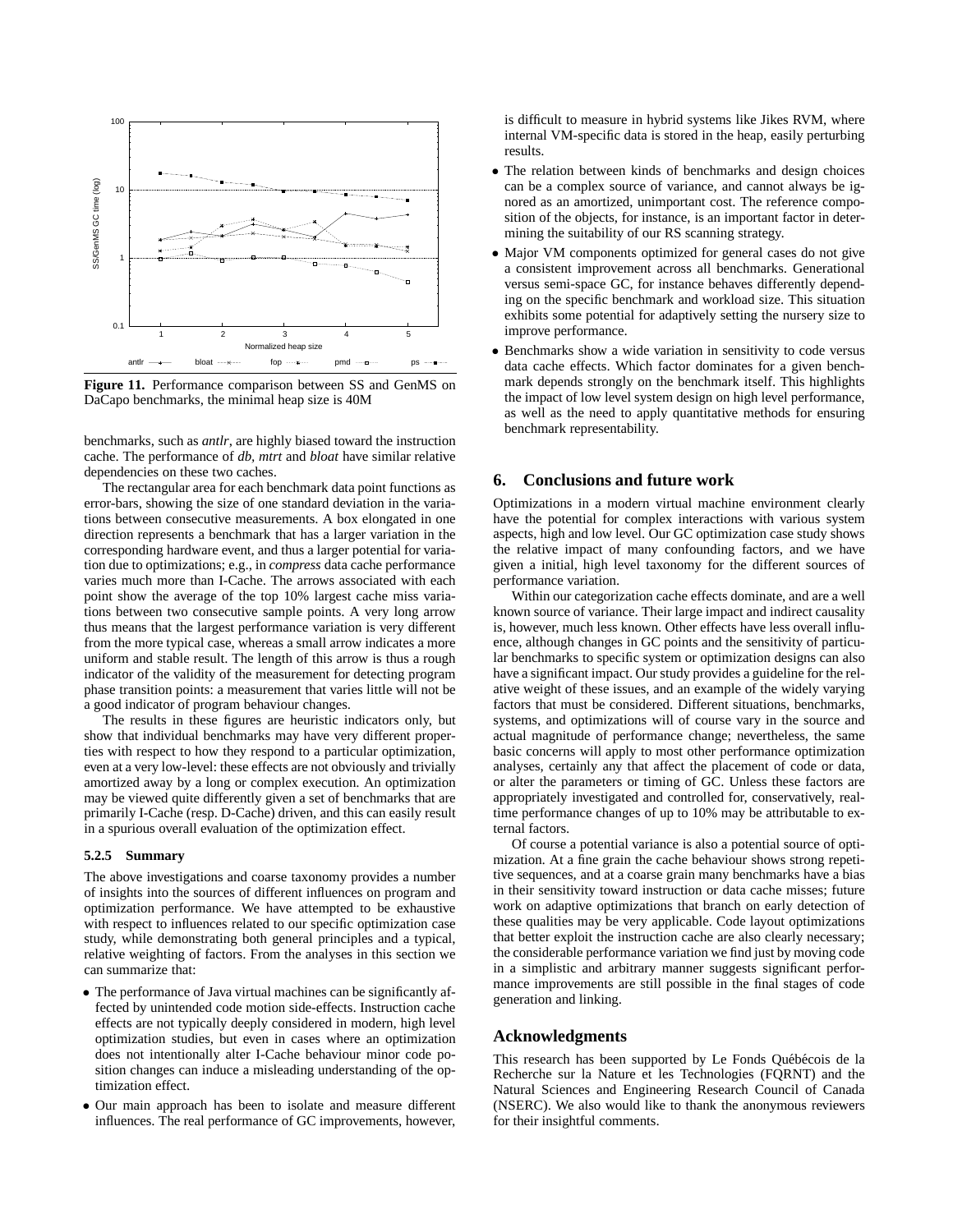

**Figure 12.** Compress hardware event trace



**Figure 13.** Db hardware event trace



**Figure 14.** Jack hardware event trace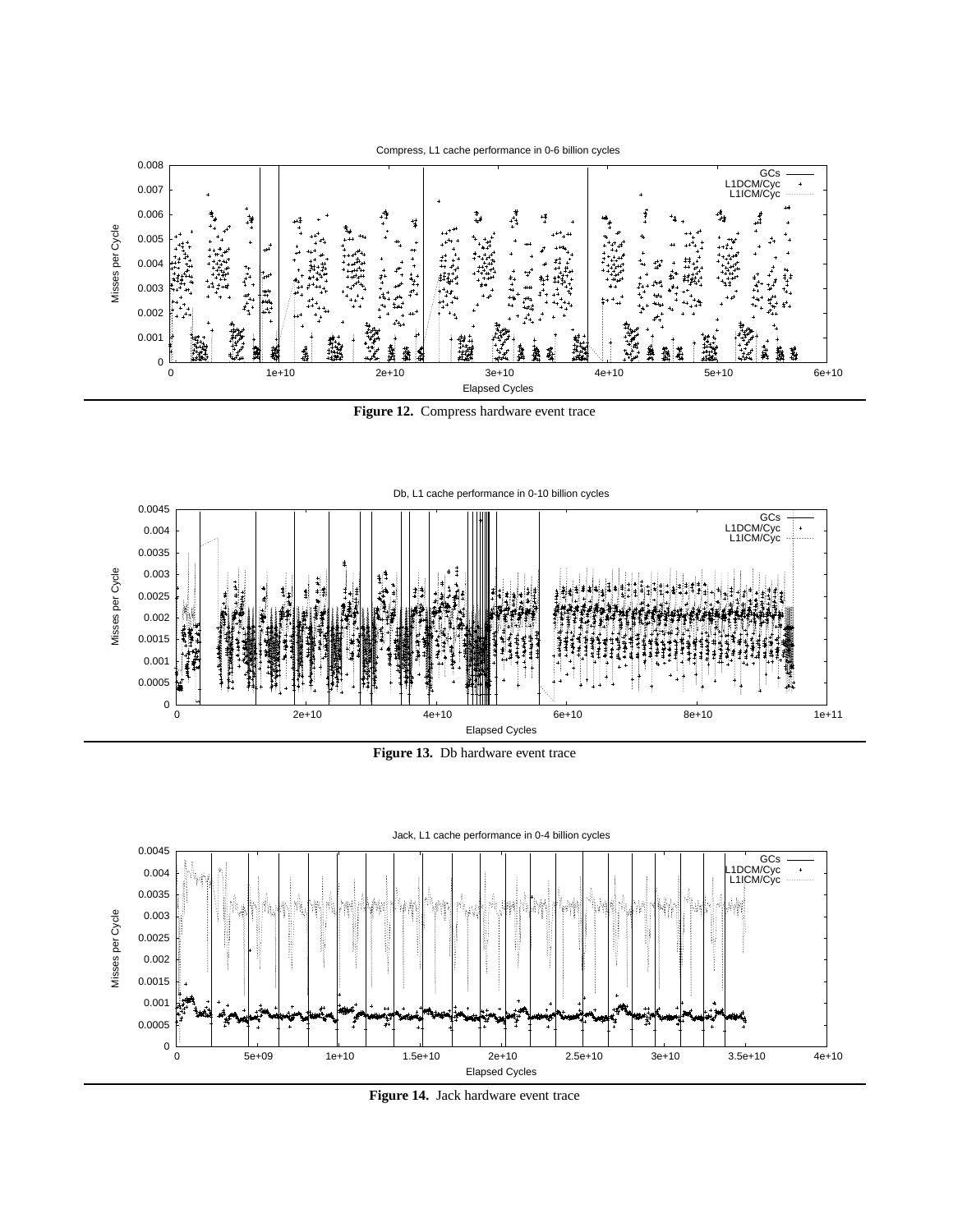

**Figure 15.** Benchmark cache bias

## **References**

- [1] B. Alpern, C. R. Attanasio, A. Cocchi, D. Lieber, S. Smith, T. Ngo, J. J. Barton, S. F. Hummel, J. C. Sheperd, and M. Mergen. Implementing Jalapeño in Java. In *OOPSLA* '99: *Proceedings of the 14th ACM SIGPLAN conference on Object-oriented programming, systems, languages, and applications*, pages 314–324, Oct. 1999. ISBN 1-58113-238-7.
- [2] J. M. Anderson, L. M. Berc, J. Dean, S. Ghemawat, M. R. Henzinger, S.-T. A. Leung, R. L. Sites, M. T. Vandevoorde, C. A. Waldspurger, and W. E. Weihl. Continuous profiling: where have all the cycles gone? *ACM Trans. Comput. Syst.*, 15(4):357–390, Nov. 1997. ISSN 0734-2071.
- [3] R. Berrendorf, H. Ziegler, and B. Mohr. PCL-the performance counter library. http://www.fz-juelich.de/zam/PCL/.
- [4] S. M. Blackburn, P. Cheng, and K. S. McKinley. Myths and realities: The performance impact of garbage collection. In *Proceedings of the ACM SIGMETRICS Conference on Measurement & Modeling Computer Systems*, pages 25–36, June 2004.
- [5] S. M. Blackburn, R. Jones, K. S. McKinley, and J. E. B. Moss. Beltway: getting around garbage collection gridlock. *SIGPLAN Not.*, 37(5):153–164, June 2002. ISSN 0362-1340.
- [6] H.-J. Boehm. Reducing garbage collector cache misses. In *ISMM '00: Proceedings of the 2nd international symposium on Memory management*, pages 59–64, Oct. 2000. ISBN 1-58113-263-8.
- [7] S. Brown, J. Dongarra, N. Garner, K. London, and P. Mucci. PAPI. http://icl.cs.utk.edu/papi.
- [8] C.-Y. Cher, A. L. Hosking, and T. N. Vijaykumar. Software prefetching for mark-sweep garbage collection: hardware analysis and software redesign. In *ASPLOS-XI: Proceedings of the 11th international conference on Architectural support for programming languages and operating systems*, pages 199–210, Oct. 2004. ISBN 1-58113-804-0.
- [9] E. Duesterwald, C. Cascaval, and S. Dwarkadas. Characterizing and predicting program behavior and its variability. In *PACT '03: Proceedings of the 12th International Conference on Parallel Architectures and Compilation Techniques*, page 220. IEEE Computer Society, Sep. 2003. ISBN 0-7695-2021-9.
- [10] B. Dufour, K. Driesen, L. Hendren, and C. Verbrugge. Dynamic metrics for Java. In *Proceedings of the ACM SIGPLAN 2003 Conference on Object-Oriented Programming, Systems, Languages, and Applications (OOPSLA)*, pages 149–168, Oct. 2003. ISBN 1-58113-712-5.
- [11] L. Eeckhout, A. Georges, and K. De Bosschere. How Java programs interact with virtual machines at the microarchitectural level. In *Proceedings of the 18th ACM SIGPLAN conference on Objectoriented programing, systems, languages, and applications*, pages 169–186, Oct. 2003. ISBN 1-58113-712-5.
- [12] E. M. Gagnon. SableVM. http://www.sablevm.org/.
- [13] E. M. Gagnon. *A Portable Research Framework for the Execution of Java Bytecode*. PhD thesis, McGill University, 2002.
- [14] E. M. Gagnon and L. J. Hendren. SableVM:A Research Framework for the Efficient Execution of Java Bytecode. In *Proceedings of the Java Virtual Machine Research and Technology Symposium (JVM '01)*, pages 27–40. USENIX Association, Apr. 2001.
- [15] D. Gu, C. Verbrugge, and E. Gagnon. Assessing the impact of optimization in Java virtual machines. Technical Report SABLE-TR-2005-4, Sable Research Group, McGill University, Oct. 2005.
- [16] D. Gu, C. Verbrugge, and E. Gagnon. Code layout as a source of noise in JVM performance. *Studia Informatica Universalis*, 4(1): 83–99, March 2005. ISBN 2-912590-31-0.
- [17] S. Z. Guyer and K. S. McKinley. Finding your cronies: static analysis for dynamic object colocation. In *OOPSLA '04: Proceedings of the 19th annual ACM SIGPLAN Conference on Object-oriented programming, systems, languages, and applications*, pages 237–250, Oct. 2004. ISBN 1-58113-831-9.